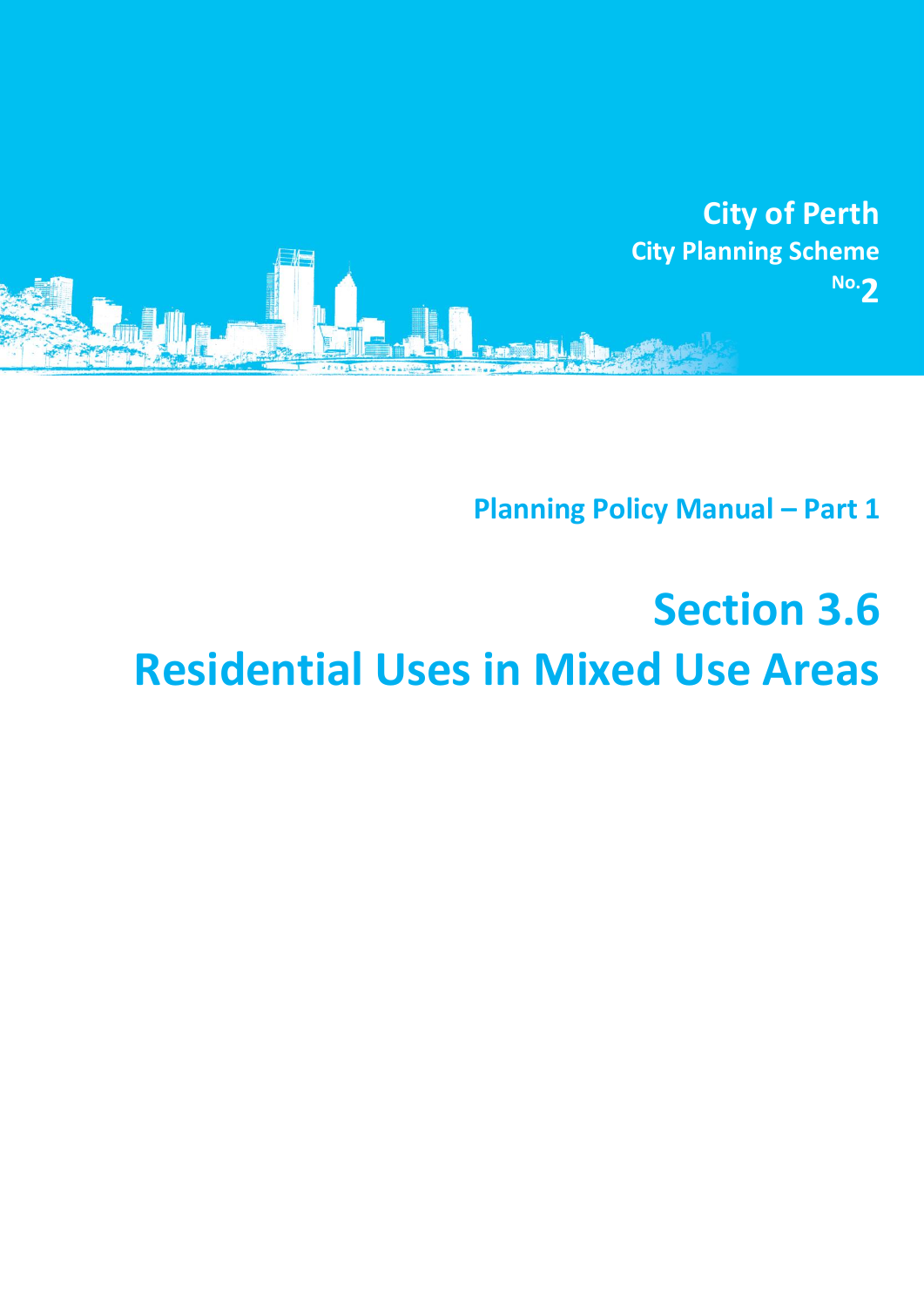| <b>Version#</b> | <b>Decision Reference</b> | <b>Synopsis</b> |
|-----------------|---------------------------|-----------------|
|                 | 26 June 2001              | Adopted         |
|                 | 18 July 2014              | Amended         |
| 3               | 11 April 2017             | Amended         |
|                 |                           |                 |
|                 |                           |                 |

1